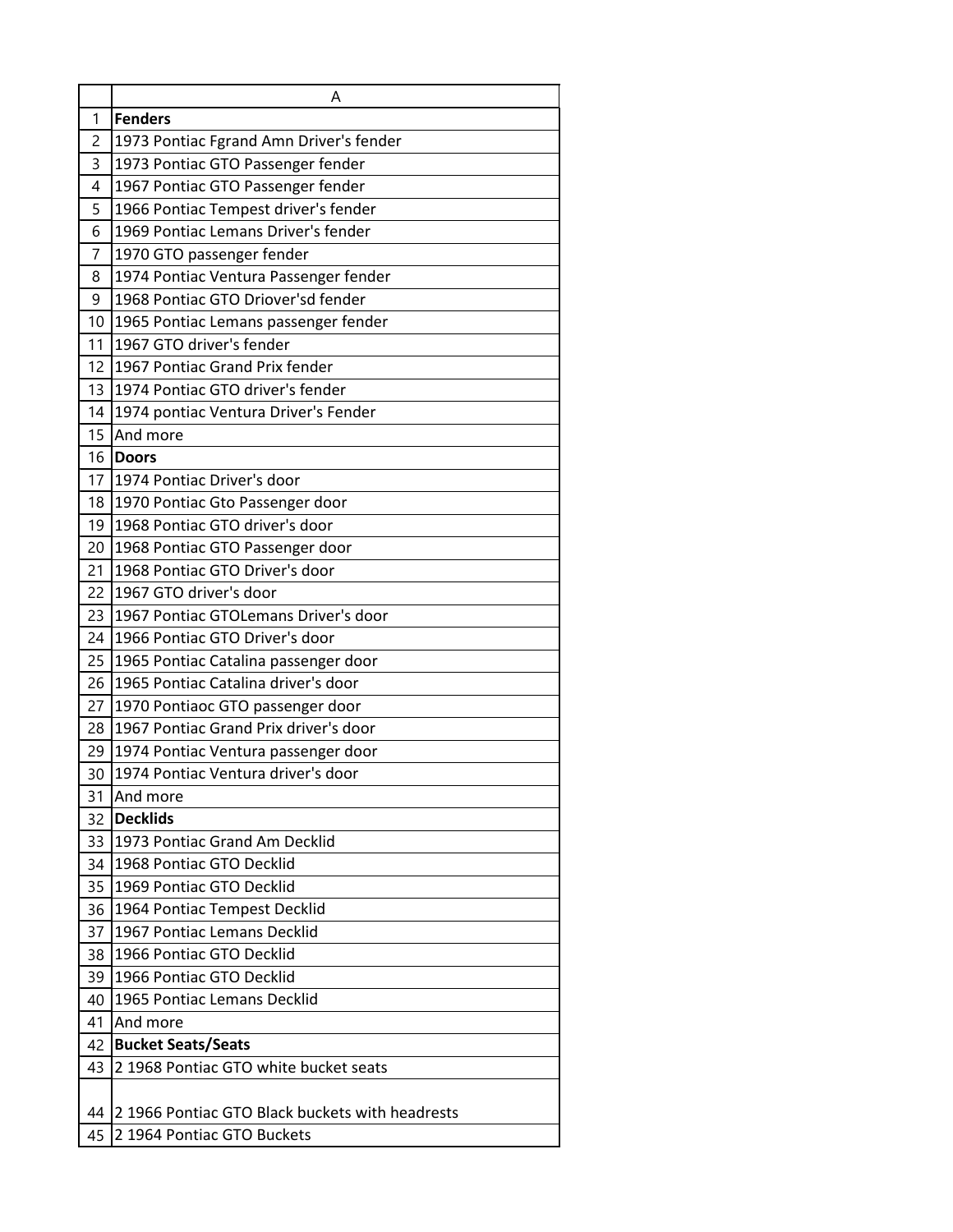|                 | Α                                                         |
|-----------------|-----------------------------------------------------------|
| 46              | 2 1965 Pontiac GTO Buckets                                |
| 47              | 1969 Pontiac GTO black rear seats                         |
| 48              | 1967 Grand Prix white back seat                           |
| 49              | 1965 Pontiac GTO rear seat                                |
| 50              | 1968 Pontiac Rear white seat                              |
| 51              | 1969 Pontiac Gto rear seat Red                            |
|                 | 52 1964 Pontiac GT^O rear red convertible seat            |
| 53              | and more                                                  |
| 54              | <b>Rims</b>                                               |
| 55              | 14x6 Magnum Rims                                          |
|                 | 56 15x10 AFX slotted Rims Mags                            |
| 57 <sup>1</sup> | 14x6 Kelsey hayes AL23 rims                               |
| 58              | Rally Rims- Pontiac                                       |
| 59              | Ralley II Pontiac Rims 14x6,14x7,15x6, and 15x7           |
| 60              | and more                                                  |
| 61              | Glass                                                     |
| 62              | 1966-1973 Pontiac Rear Glass                              |
| 63              | 1964-1973 Pontiac Gto and other Door glass and Vent Glass |
| 64              | and more                                                  |
| 65              | <b>Door Panels</b>                                        |
| 66              | 1974 GTO Brown door panels                                |
| 67              | 1964 Pontiac GTO Black                                    |
| 68              | 1967 Pontiac Lemans blue                                  |
| 69              | 1966 Pontiac GTO Black                                    |
| 70              | 1966 Pontiac Lemans Black                                 |
| 71              | 1963 Pontiac Lemans Black                                 |
| 72              | 1966 Pontiac GTO Black                                    |
| 73              | 1965 Pontiac GTO Blue                                     |
| 74              | 1964 Pontiac GTO Red                                      |
| 75              | 1965 Pontiac GTO Fawn                                     |
| 76              | 1965 Pontiac GTO rear panels blue                         |
| 77              | 1966 Pontiac Rear panels Black                            |
| 78              | 1965 Pontiac Lemans Rear panels Black                     |
| 79              | 1969 Pontiac GTO Black                                    |
| 80              | 1965 Pontiac Lemans Rear panels black                     |
| 81              | 1969 Pontiac GTO black                                    |
| 82              | 1968 Pontiac GTO white                                    |
| 83              | 1965 Pontiac Bonneville gold                              |
| 84              | 1968 Pontiac GTO Rear panels white                        |
| 85              | 1969 Pontiac GTO rear panels black                        |
| 86              | 1967 Pontiac GTO White                                    |
| 87              | 1967 Pontiac Grand Prix White                             |
| 88              | 1967 Piontiac Grand Prix Rear panels white                |
| 89              | 1964 Pontiac GTO Seat Inserts Black                       |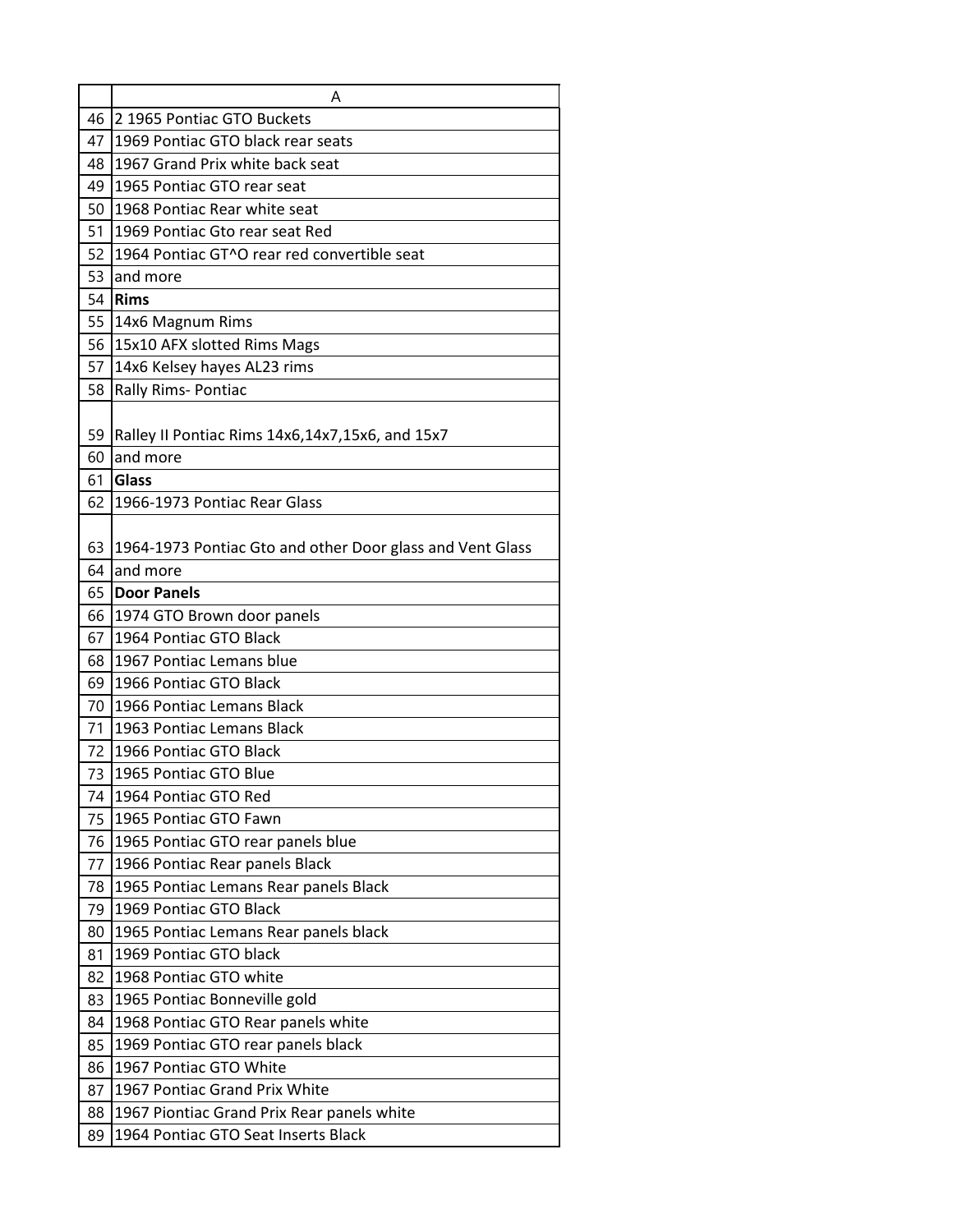|     | Α                                      |
|-----|----------------------------------------|
| 90  | 1966 Pontiac GTO Headliners Black      |
| 91  | 1965 Pontiac Gto headliner fawn w/trim |
| 92  | Various others                         |
| 93  | <b>Steering Columns</b>                |
| 94  | 1968 Pontiac GTO Tilt                  |
| 95  | 1967 Pontiac Tempest Automatic         |
| 96  | 1970 Pontiac Bonneville Tilt Auto      |
| 97  | 1968 Pontiac GTO Floor shift           |
| 98  | 1974 Pontiac GTO                       |
|     | 99 AND MANY MORE!                      |
|     | 100 Tri-Powers- See Online Catalog     |
|     | 101 1961 541690                        |
|     | 102 1961 541960                        |
|     | 103 1957 J3057                         |
|     | 104 1959 532422                        |
|     | 105 1964 421 9775088                   |
|     | 106 1963 421 9770275 Intake Only       |
| 107 | 9782898                                |
| 108 | 9782898                                |
|     | 109 Heads                              |
|     | 1106x E077                             |
|     | 111 6x E167                            |
|     | 112 62 095                             |
|     | 1136H 1225                             |
|     | 1146H 1225                             |
|     | 115 47 D309                            |
|     | 1169780562 A45                         |
|     | 117 543797 E163                        |
|     | 118543797 E153                         |
|     | 119 J299                               |
|     | 120 7K3A182                            |
|     | 121 7K3 A242                           |
|     | 1226H J285                             |
|     | 1236HJ K105                            |
|     | 124 4x B123                            |
|     | 125 4X J112                            |
|     | 126 6X D185                            |
|     | 127 6X D235                            |
|     | 128 4X J062                            |
|     | 1294X B143                             |
|     | 130 B160                               |
|     | 131B240                                |
|     | 132 D170                               |
|     | 1336H 1225                             |
|     | 134 6X E077                            |
|     | 135 6XE1678                            |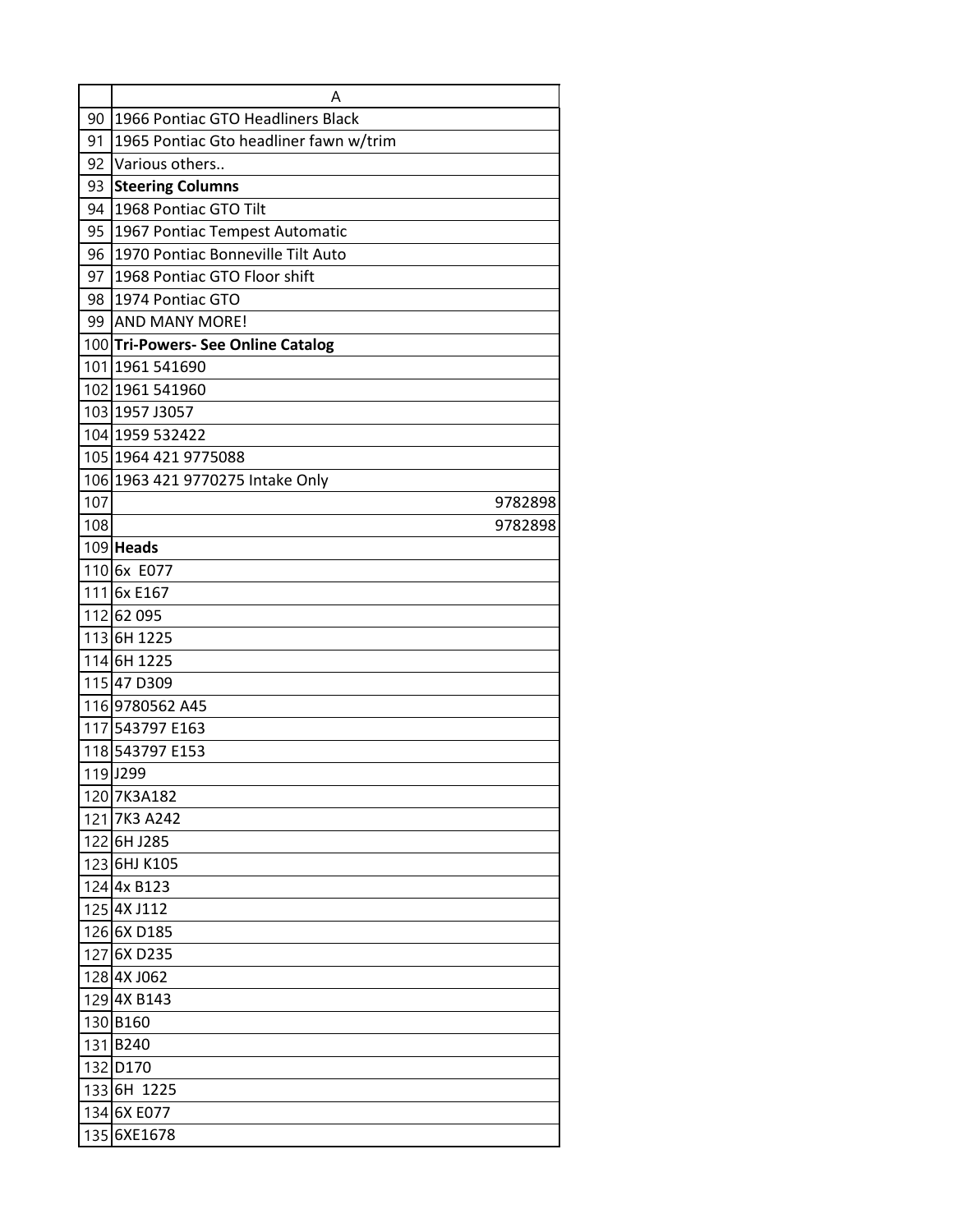|            | Α                                |
|------------|----------------------------------|
|            | 136 1955 287 pair of heads       |
|            | 137 and more- subject to finding |
|            | 138 Exhaust Manifolds            |
| 139        | 490142                           |
| 140        | 490143                           |
| 141        | 796992                           |
| 142        | 4960020                          |
| 143        | 9778323                          |
| 144        | 496002                           |
| 145        | 9796992                          |
| 146        | 4996246                          |
| 147        | 490142                           |
| 148        | 499624                           |
| 149        | 480602                           |
| 150        | 9779032                          |
| 151        | 496002                           |
| 152        | 9796992                          |
| 153        | 9782870                          |
| 154        | 979033                           |
| 155        | 9779062                          |
| 156        | 9779032                          |
| 157        | 490143                           |
| 158        | 9779032                          |
| 159<br>160 | 9779328                          |
| 161        | 9779033                          |
| 162        | 977823<br>977828                 |
| 163        | 9794320                          |
| 164        | 9779328                          |
| 165        | 9782810                          |
| 166        | 4779033                          |
| 167        | 4996240                          |
| 168        | 9779032                          |
| 169        | 9796156                          |
| 170        | 545467                           |
|            | 171 Preliminary                  |
| 172        | <b>Alternators</b>               |
| 173        | 1100700                          |
| 174        | 1100729                          |
| 175        | 1100923                          |
| 176        | 1100834                          |
| 177        | 1100710                          |
| 178        | 1100700                          |
| 179        | 1102480                          |
| 180        | 1100733                          |
| 181        | 1100704                          |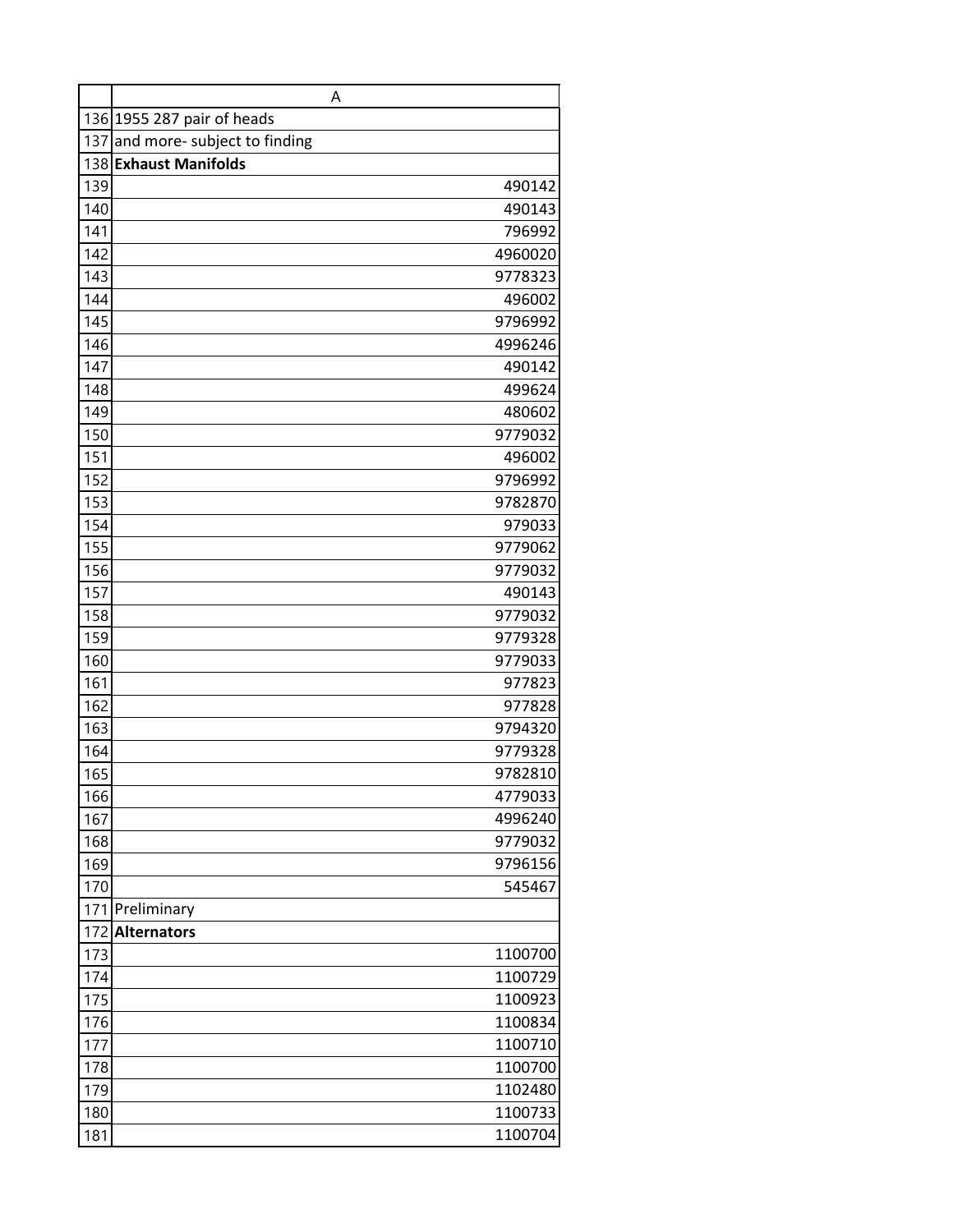| 182 | Α<br>1100927                                                                  |
|-----|-------------------------------------------------------------------------------|
| 183 | 1101015                                                                       |
|     | 184 And more                                                                  |
|     | 1964-1969 Pontiac Grills, headlight doors, Noses and                          |
|     | 185 Valances and moldings                                                     |
|     | 186 Hoods                                                                     |
|     | 187 1974 Pontiac GTO Hood                                                     |
|     | 188 1970 Pontiac GTO Hood                                                     |
|     | 189 1968 Pontiac GTO Hood                                                     |
|     | 190 1970 Pontiac GTO Ram Air Hood                                             |
|     | 191 1967 Pontiac Grand Prix Hood                                              |
|     | 192 1965 Pontiac Gto Hood                                                     |
|     | 193 1966 Pontiac Lemans Hood                                                  |
|     | 194 1965 Pontiac Lemans Hood                                                  |
|     | 195 1965 Pontiac GTO Hood                                                     |
|     | 196 And more                                                                  |
|     | 197 other Body Panels, Etc.                                                   |
|     | 198 1966 Pontiac Lemans Grilles                                               |
|     | 199 1968 Pontiac GTO Grilles                                                  |
|     | 200 1974 Pontiac GTO Nose Piece with Grill                                    |
|     | 201 1964 Quarter panels                                                       |
|     | 202 1966 Pontiac Gto Quarter Panels                                           |
|     | 203 and more                                                                  |
|     | 204 Bumpers and Mounts                                                        |
|     | 205 1969 Pontiac GTO Bumper Mounts                                            |
|     | 206 Hideaway Headlight systems                                                |
|     |                                                                               |
|     | 207 1973 Pontiac Grand Am rubber nose with grill and headllights              |
|     | 208 1967 Grand Prix Nose- several                                             |
|     | 209 1969 Pontiac Lemans Front bumper and Grill                                |
|     | 210 1969 Pontiac Catalina                                                     |
|     |                                                                               |
|     | 211 1964 Pontiac GTO Bumpers and Convertibles<br>212 1964-65 GTO rear bumpers |
|     | 213 1966 Rear bumper                                                          |
|     |                                                                               |
|     | 214 Various 1965-1968 Pontiac GTO Headlight Bezels                            |
|     | 215 Various Clutch pedal assemblies                                           |
|     | 216 Various interior door handles and garnishes                               |
|     | Various Sets of Valve Covers for Ram Air, Oil Fill, Various                   |
|     | $217$ Types                                                                   |
|     | Various 1964-74 Pontiac Gto, Lemans, Catalina Parklamps and                   |
|     | 218 Marker Lights                                                             |
|     | <b>Various Automatic and some 4 speed Pontiac Transmisions</b>                |
|     | 219 1964-74                                                                   |
|     | 220 Headers                                                                   |
|     |                                                                               |